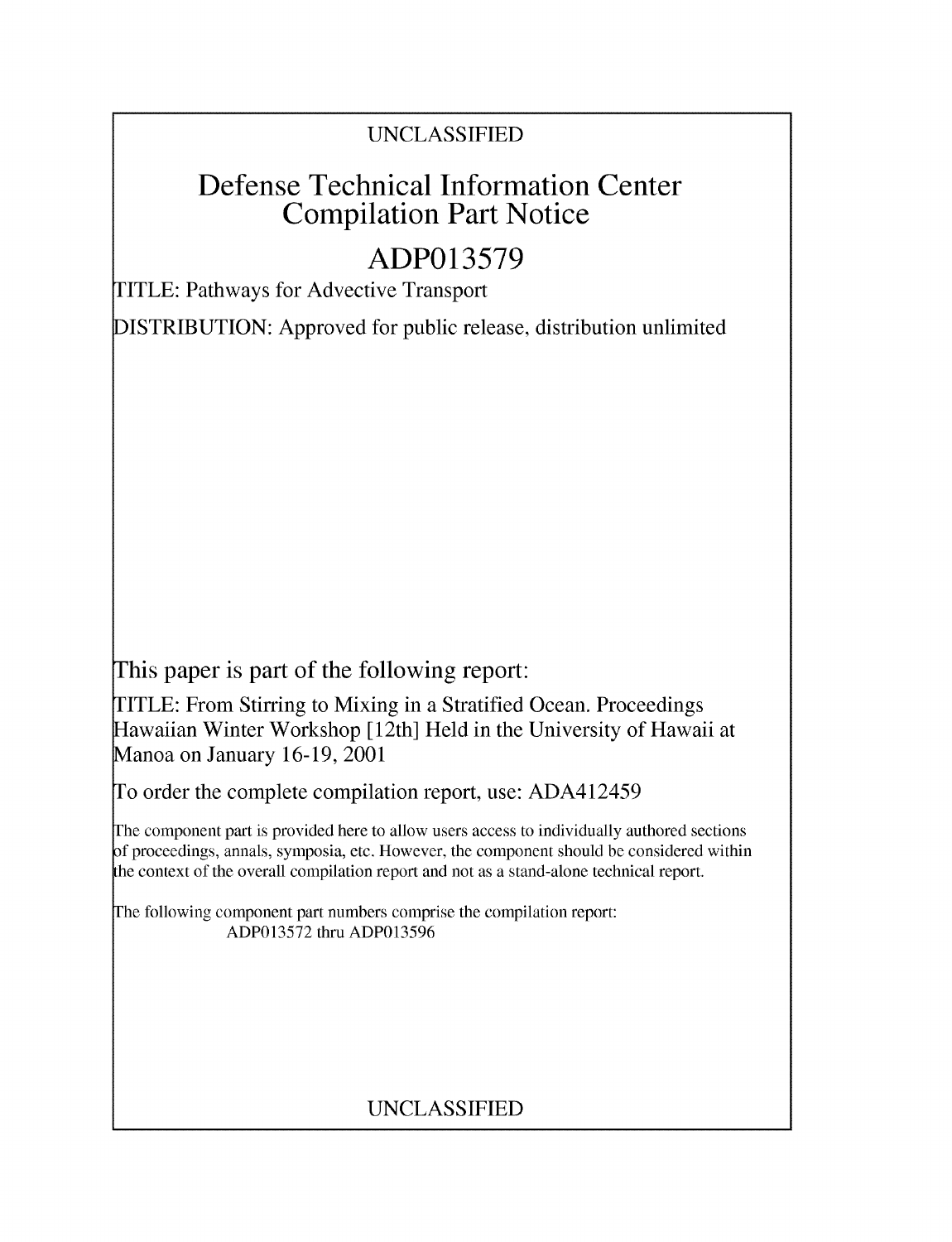## Pathways for advective transport

**A. D.** Kirwan, Jr., M. Toner, and B. L. Lipphardt, Jr.

*University of Delaware, Newark, Delaware- USA*

Abstract. Advective transport in the ocean fundamentally is Lagrangian in nature. At model grid scales, this transport is parameterized by eddy or turbulent exchange coefficients in analogy to molecular diffusion. Nevertheless, much of the transport is by advection on scales larger than the grid cell yet smaller than basin scale. Moreover, flow at these scales tends to be nonstationary in time and irregularly distributed in space. Recently we have successfully used concepts from dynamical systems theory to analyze observations of such flows. The analysis is based on constructing, from synoptic observations of currents, material boundaries within the flow field that are not apparent in time varying Eulerian velocity fields. Here a short description of the approach is given and an application to the Gulf of Mexico is described where the analysis precisely identifies the boundaries of coherent vortical structures as well as pathways for advective transport.

## Introduction

and a final stage in which small scale mixing obliterates (1984) for details. the gradients and produces a uniform distribution of prop-<br>As is well known in theoretical hydrodynamics, the veerties. locity gradient term in **(1)** can be divided into an isotropic

$$
\frac{\partial C}{\partial t} + u_j \frac{\partial C}{\partial x_j} = K \frac{\partial^2 C}{\partial x_j \partial x_j} \tag{1}
$$

Taking the gradient of (1) yields volume changes.

$$
\frac{\partial(\partial C/\partial x_p)}{\partial t} + u_j \frac{\partial(\partial C/\partial x_p)}{\partial x_j} = K \frac{\partial^2(\partial C/\partial x_p)}{\partial x_j} + \frac{\partial u_j}{\partial x_p} \frac{\partial C/\partial x_j}{\partial x_j}
$$
 (2)

"frozen-in." Frozen-in fields are not uncommon in hydrodynamics. The potential vorticity equation is one widely recognized example of a frozen-in field. Evolution equations for fields that include the frozen-in term change in

In a perceptive paper, *Eckart* (1948) developed a para- time like a differential line element moving with the fluid. digm for ocean stirring and mixing in the ocean. He hy- Moreover, these terms can be used to construct Lagranpothesized this as occurring in three stages: the initial gian invariants for the basic field. Although frozen-in stage where coherent structures are formed, a stirring fields and associated Lagrangian invariants are of fundaphase characterized by local strong gradients of fluid mental interest in the theory used below, they are not purproperties and localized but intense small scale advection, sued here. Interested readers are referred to *Kuz'min*

As Eckart's analysis is particularly pertinent to the re- tensor whose eigenvalue is the fluid divergence, a tracesults described here, it is appropriate to review his theory. less and symmetric deviator (called the velocity strain rate The starting point is the diffusion equation for a substance or deformation), and a skew-symmetric tensor called the C: Spin, which is one half the vorticity. These quantities are denoted respectively as  $\Delta_{jp}, \Phi_{jp}, \Omega_{jp}$ .  $\Delta_{ij}$  accounts for the change in volume of a fluid parcel with no change in Here, the indicial notation in which repeated subscripts in its shape or orientation,  $\Phi_{ip}$  describes the change of shape a term are summed over the range of the spatial domain. of the parcel without change in volume or orientation, and The remaining terms are standard.  $\Omega_{\rm in}$  quantifies the changes in orientation with no shape or

What effect does the frozen-in term have on uncertainty in the gradients of C? To examine this, multiply (2) by  $\partial C/\partial x$ , and take the ensemble average. It is seen that The last term on the LHS is sometimes referred to as the vorticity term sums to zero so that the evolution equa-<br>tion for the variance of the gradient C reduces to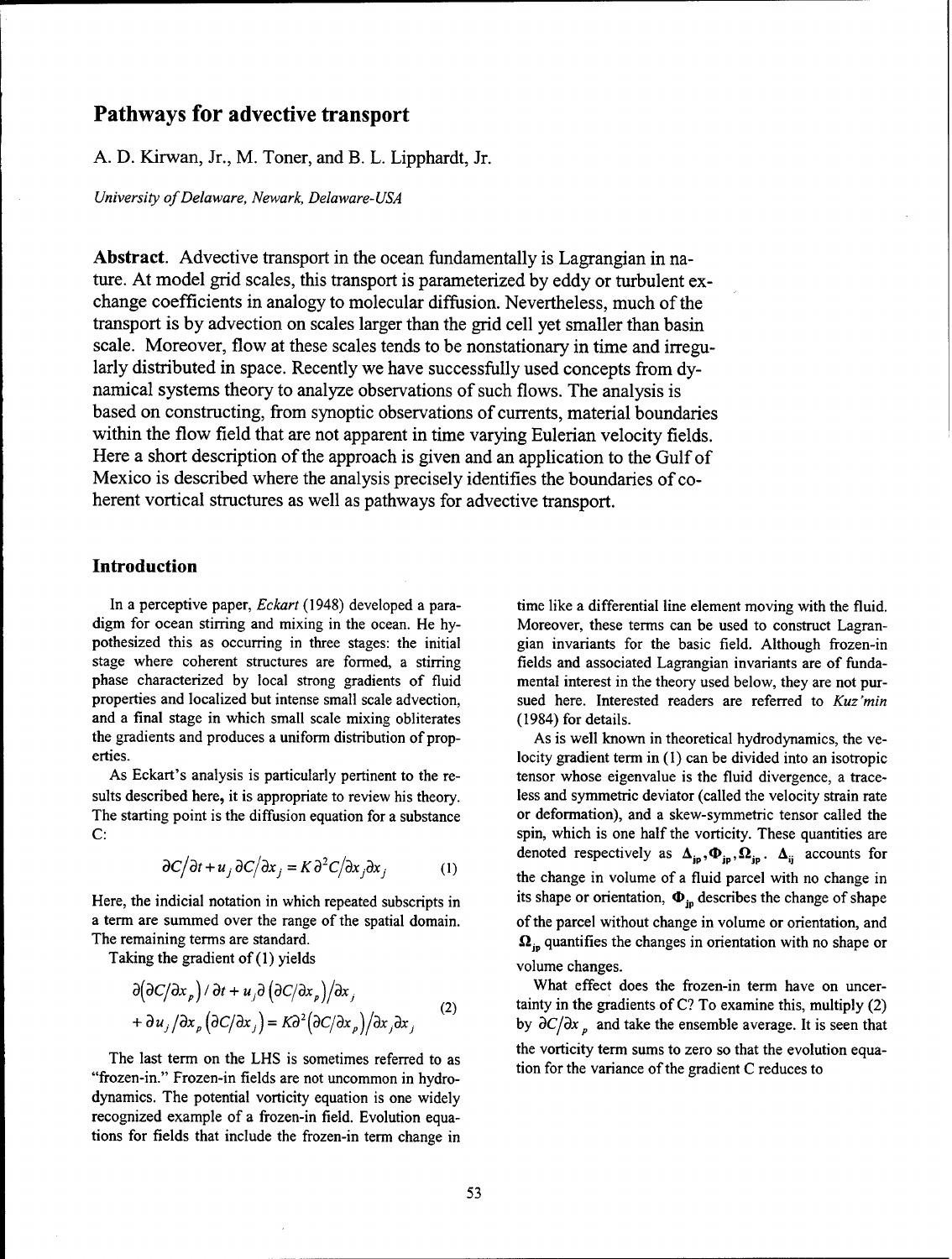$$
\frac{\partial}{\partial x_{p}} \frac{\partial}{\partial y_{p}} \frac{\partial}{\partial z_{p}} \frac{\partial}{\partial x_{p}} \frac{\partial}{\partial x_{p}} + \frac{\partial}{\partial y_{p}} \frac{\partial}{\partial x_{p}} \frac{\partial}{\partial x_{p}} \frac{\partial}{\partial x_{p}} + \frac{\partial}{\partial z_{p}} \frac{\partial}{\partial y_{p}} \frac{\partial}{\partial x_{p}} \frac{\partial}{\partial y_{p}} \frac{\partial}{\partial y_{p}} \frac{\partial}{\partial y_{p}} \frac{\partial}{\partial y_{p}} \frac{\partial}{\partial y_{p}} \frac{\partial}{\partial y_{p}} \frac{\partial}{\partial y_{p}} \frac{\partial}{\partial y_{p}} \frac{\partial}{\partial y_{p}} \frac{\partial}{\partial y_{p}} \frac{\partial}{\partial y_{p}} \frac{\partial}{\partial y_{p}} \frac{\partial}{\partial y_{p}} \frac{\partial}{\partial y_{p}} \frac{\partial}{\partial y_{p}} \frac{\partial}{\partial y_{p}} \frac{\partial}{\partial y_{p}} \frac{\partial}{\partial y_{p}} \frac{\partial}{\partial y_{p}} \frac{\partial}{\partial y_{p}} \frac{\partial}{\partial y_{p}} \frac{\partial}{\partial y_{p}} \frac{\partial}{\partial y_{p}} \frac{\partial}{\partial y_{p}} \frac{\partial}{\partial y_{p}} \frac{\partial}{\partial y_{p}} \frac{\partial}{\partial y_{p}} \frac{\partial}{\partial y_{p}} \frac{\partial}{\partial y_{p}} \frac{\partial}{\partial y_{p}} \frac{\partial}{\partial y_{p}} \frac{\partial}{\partial y_{p}} \frac{\partial}{\partial y_{p}} \frac{\partial}{\partial y_{p}} \frac{\partial}{\partial y_{p}} \frac{\partial}{\partial y_{p}} \frac{\partial}{\partial y_{p}} \frac{\partial}{\partial y_{p}} \frac{\partial}{\partial y_{p}} \frac{\partial}{\partial y_{p}} \frac{\partial}{\partial y_{p}} \frac{\partial}{\partial y_{p}} \frac{\partial}{\partial y_{p}} \frac{\partial}{\partial y_{p}} \frac{\partial}{\partial y_{p}} \frac{\partial}{\partial y_{p}} \frac{\partial}{\partial y_{p}} \frac{\partial}{\partial y_{p}} \frac{\partial}{\partial y_{p}} \frac{\partial}{\partial y_{p}} \frac{\partial}{\partial y_{p}} \frac{\partial}{\partial y_{p}} \frac{\partial}{\partial y_{p}} \frac{\partial}{\partial y_{p}} \frac{\partial}{\partial y_{p}} \frac{\partial}{\partial y_{p}} \frac{\partial}{\partial y_{p
$$

the angled brackets are the ensemble average operator. particle is a circle. This trajectory differs from all other The noteworthy item about  $(3)$  is that the vorticity  $\Omega$  particle trajectories, which exhibit exponential time bedoes not effect the evolution of the variance of the gradi-<br>havior. For example, particles starting along the line y=1ent, even though it is the largest of the gradient terms. The  $\frac{1}{x}$  will flow towards the DHT as it executes its circular physical explanation is that this merely reorients the vari-<br>trajectory. All other particles will flow away from the<br>trajectory. All other particles will flow away from the ance but does not change its value. By far, the dominant

The heuristic picture that emerges from this is that the the inflowing and outflowing manifolds for this example.<br>It is important to note that particles cannot cross the on the gradient (stirring) while the fluid deformation is

reviews the requisite material from dynamical systems. Stant, locally the manifolds emanate from the DHT and solution the DHT and solution the DHT and solution the DHT and solution the DHT and solution the DHT and solution This is applied to a reduced gravity primitive equation<br>model in section 3 and then to interactions of rings and The natural settings one expects a multitude of DHT model in section 3 and then to interactions of rings and

that are dominated by fluid deformation and not vorticity. strated below. Generally these are small and ephemeral. As deformation dominates in these regions, one expects particle trajectories to move exponentially fast away from these regions **Manifolds in a reduced gravity primitive**<br>or approach a critical point in the flow field. This is gen-<br>**equation model** or approach a critical point in the flow field. This is generally the case, but under appropriate conditions there is a special or distinguished trajectory that does neither. In the Here a few examples of DHT and manifolds are given<br>dynamical systems literature, such trajectories are called for a reduced gravity primitive equation model. Th dynamical systems literature, such trajectories are called for a reduced gravity primitive equation model. The<br>distinguished hyperbolic trajectories or DHTs, DHTs pos-<br>model domain is 2000 km on a side and the forcing is b distinguished hyperbolic trajectories or DHTs. DHTs possess an important flow property, they are the seeds for the a meridianal wind stress. See *Poje* and *Haller* (1999) for material surfaces, or manifolds in the dynamical systems details. literature, that define the barriers and pathways to advec-<br>Figure 1 shows the flow field with several manifolds

matter. Interested readers should consult *Guckenheimer* communication between the waters on either side of the *and Holmes* (1983) or *Wiggins* (1990).

The essential ideas are contained in an example due to Ide (2000). Consider a flow field given by

$$
dx/dt = (y - \sin t)/2
$$
  
\n
$$
dy/dt = (x - 3\cos t)/2
$$
 (4)

The particle paths resulting from this flow are

$$
x = (X-1)\cosh(t/2) + Y \sinh(t/2) + \cos t
$$
  
y = (X-1)\sinh(t/2) + Y \cosh(t/2) - \sin t (5)

In (3)  $\Delta$  is 1/3 of the divergence of the velocity field and Here (X, Y) are the starting positions. Consider first the particle that starts at  $X=1$ , Y=0. The trajectory of this frozen-in term in (3) involves the deformation  $\Phi$ .<br>The houristic picture that emerges from this is that the studies of the inflowing and outflowing manifolds for this example.

vorticity is the dominant frozen-in term in  $(2)$  while the It is important to note that particles cannot cross the deformation is critical in  $(3)$ . Thus, in the Eckert picture quadrants delineated by the eigen-direction deformation is critical in (3). Thus, in the Eckart picture, quadrants delineated by the eigen-directions since they<br>the verticity is important in large scale circulation effects are asymptotes for the trajectories. Thus, the vorticity is important in large-scale circulation effects are asymptotes for the trajectories. Thus, the curves along<br>an the gradient (stiming) while the fluid defermation is important in the final stage of mixing.<br>
Here some ideas from dynamical systems theory are the outflowing manifold is along the other eigen-Here some ideas from dynamical systems theory are the outflowing manifold is along the other eigen-<br>hied to quantify the Eckert paradigm. The next section direction. Although the deformation is everywhere conapplied to quantify the Eckart paradigm. The next section direction. Although the deformation is everywhere con-<br>stant, locally the manifolds emanate from the DHT and so

the Loop Current in the Gulf of Mexico. within a domain. Thus, one could expect a complicated the Loop Current in the Gulf of Mexico. web of intersecting inflowing and outflowing manifolds associated with different DHT. Such intersections are Review of dynamical systems theory called principal intersection points or PIP. Particles flowing along an outflowing manifold will transfer to the in-The analysis focuses on those regions in the flow field flowing manifold at a PIP. Examples of this are demon-

tive transport. **and DHT.** Note that the two eddies north of the jet are Identifying the DHT and constructing the manifolds is connected by manifolds. This implies some mass exstill at a trial and error state. It is hoped that improve- change between these structures. Also note the manifolds ments in this phase of the analysis will soon improve this bounding the jet. These indicate that there is no advective phase of the analysis so no attention is given here to this transport across the jet in those regions. In fact, the only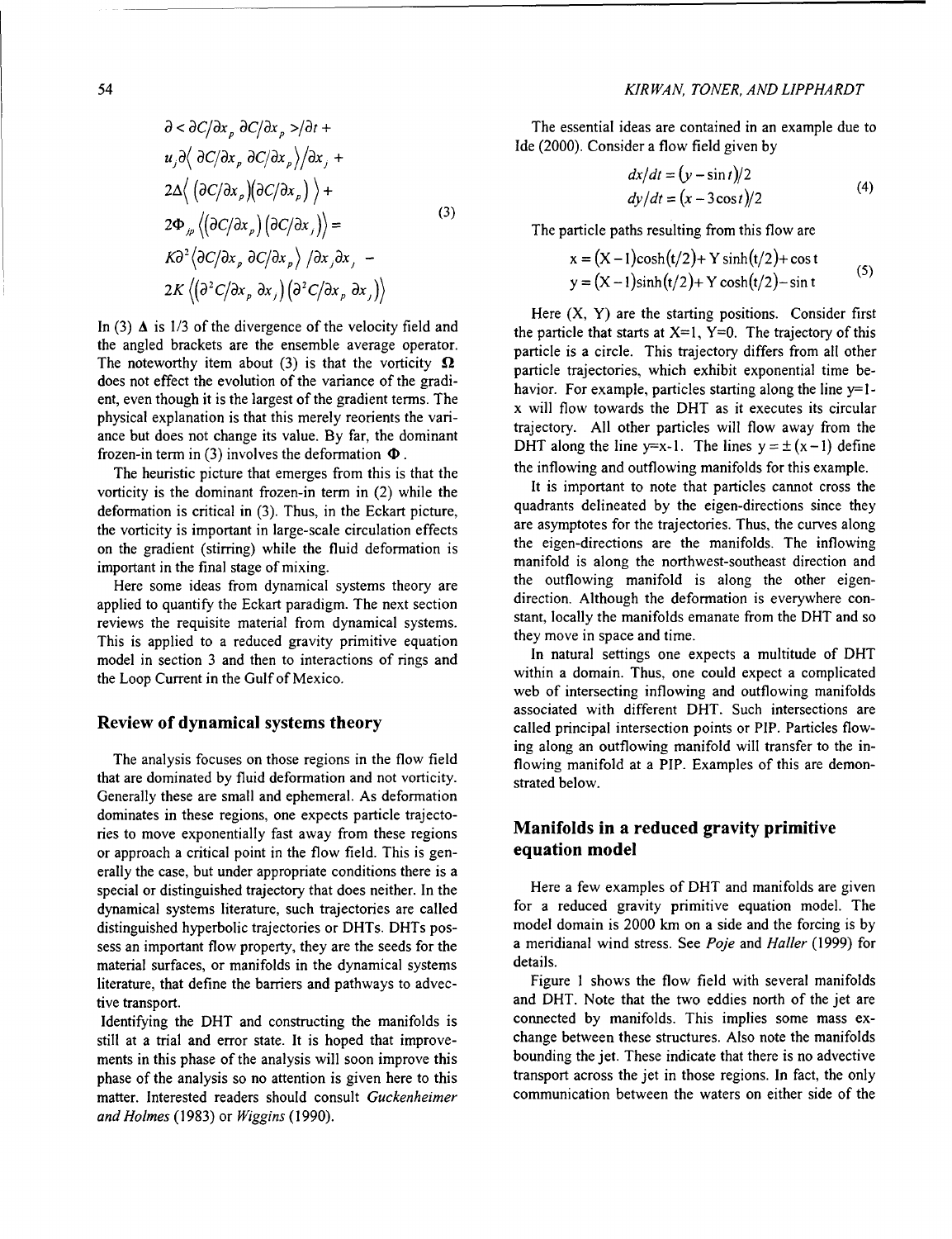jet are through manifolds that develop when eddies are Interactions of rings with the Loop Current shed.



to channel advective stirring. Two blobs are started in about 50 kilometers apart. The one just to the east is ini- vide more details of the flow **field** tialized around a DHT so it is expected to be stretched along the outflowing manifold. The other blob is initial-<br>30<sup>e</sup> Final Superior Culture of MEXICO (50M): DAY 191.00 ized near a principal intersection point or the intersection of an inflowing manifold of one DHT and the outflowing manifold of another DHT. It is attracted nearly equally to both and so the stretching effects are canceled. The result is that this blob is advected parallel to the outflowing manifold but with negligible stretching.



Figure 2. Manifolds that channel advective stirring.

DOUBLE GYRE MANIFOLDS: DAY 51 **The purpose of this section is to apply the dynamical** 2000 systems methods illustrated above to ocean data. To do this we use the University of Colorado model of the Gulf of Mexico. This is a 24-layer primitive equation model with  $1/12$  degree resolution, realistic bottom topography, and modified Mellor Yamada turbulence closure. It also is run in a predictive mode assimilating altimeter data,  $ABTs$ , and NOGAPS winds. For more details on the model and an assessment of its performance see *Toner et* I *a!* (2000).

Figure 3 shows a time slice of the model sea surface height and currents at 50 meters. Attention is directed to the eastern portion of the model domain where the Yuca-1000 **1.1000** 2000 **1.1000** tan Current enters the Gulf and makes a large loop before egressing through the Straits of Florida. To the west of the Figure 1. Flow field with several manifolds and DHT. Loop Current is a large anticyclonic ring that was shed several months before, and to the east is the Tortugas Eddy, a large semi-permanent cyclone sitting near the Figure 2 depicts an example of the power of manifolds western most Florida Key. Kutnetzkov et al (2000) pro-



**Figure 3.** Time slice of the model sea surface height and currents at 50 m.

**Four DHTs were located in this region and inflowing**<br>
<sup>550</sup> and outflowing manifolds were calculated for each. These **DOUBLE GYRE: DAY 44 DOUBLE GYRE:** DAY 44 **110,** the manifolds provide precise (but not necessarily accurate) delineations of the boundaries of the coherent structures noted above. Since they represent boundaries to ad- $\sum_{r>0}$  vective transport the manifolds provide a quantitative measure of the size and shape of these structures.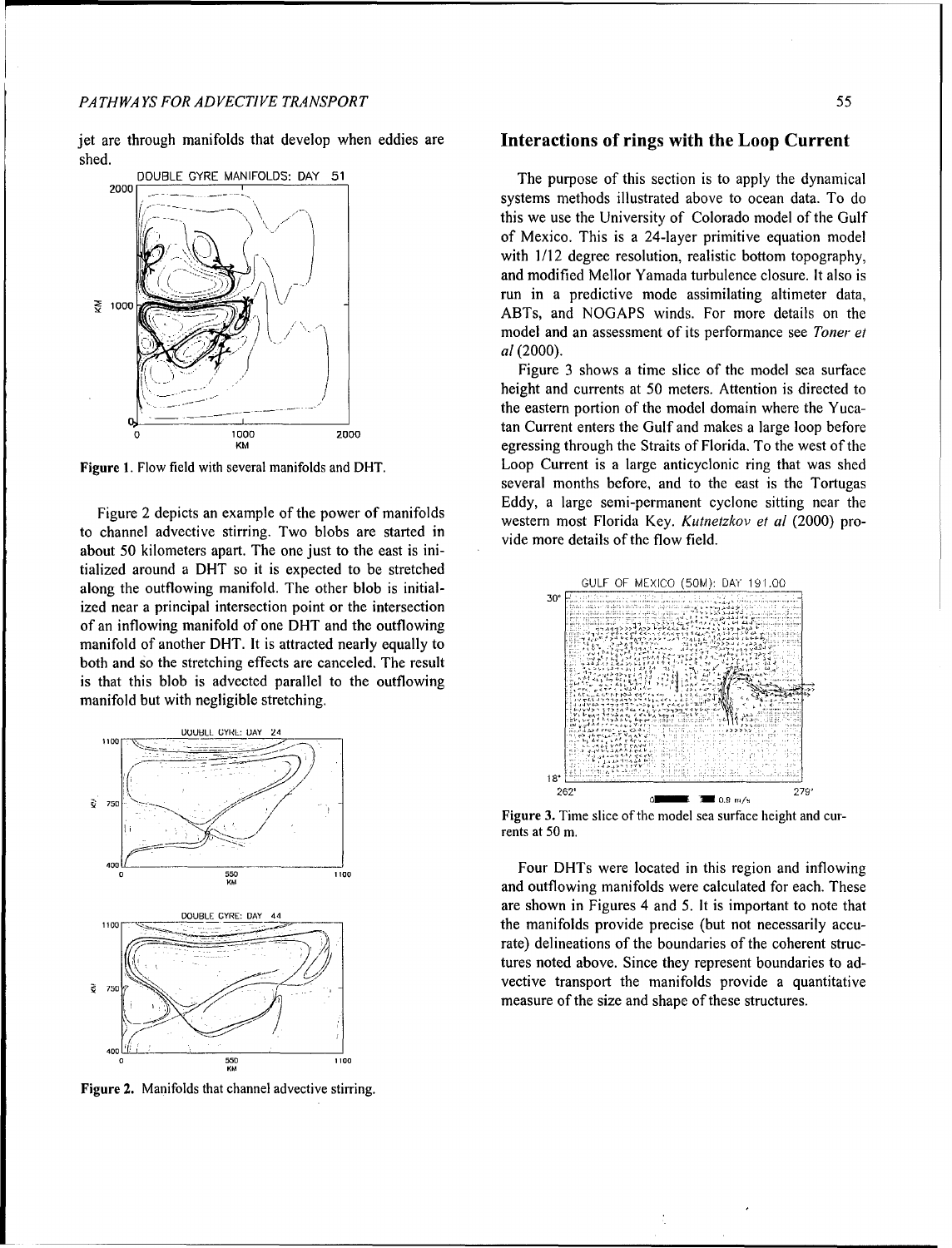



Figure 5. Evolution of a small cyclone originally to the northeast of the large anticyclonic ring.

## 56 *KIR WAN, TONER, AND LIPPHARDT*

ElMs al 50mdepth on the background of the sea. surface anormaly **Figure 5** shows the evolution of a small cyclone origi-1300 **10c <b>nally** to the northeast of the large anticyclonic ring. As <sup>1200</sup> <sup>120</sup> <sup>s</sup> and <sup>12</sup> seen in this figure the cyclone moves anticyclonically **around the ring and actually cuts off approximately 20%. loog the south of the set of the set of the set of the set of the set of the original examination** of the Eulerian model velocities and height fields. The Lagrangian analysis used here highlighted this event.

-oo This analysis is based on concepts from dynamical sys- **600 BO0 1000** 1200 **1,'00 1600** <sup>0</sup>/<sup>200</sup> <sup>1400</sup><sup>1400</sup> <sup>1600</sup> tems theory. The basic ingredients arc hyperbolic points **ElMs Ed** *60m* **depth on tho background** ol **the seaaoo anoraly** or saddle points and DITs. The former is characterized by real eigenvalues of the velocity gradient at stagnation points. They have special significance in this approach in 1200<br>that they often signify a nearby DHT. These latter objects<br>serve as seeds for calculating inflowing and outflowing<br>manifolds or material boundaries that determine the advective transport pathways through a maze of coherent **800 800flow structures. In complex flows, such as the Loop Cur-***700* **rent region of the Gulf of Mexico, manifolds connect re-<sup>600</sup>**gions of intense mixing. In the language of *Eckart* (1948), <sup>500</sup> **formulate** the manifolds delineate stirring regimes and connect re-

x(m) These pathways have now been found in simple time dependent QG and primitive equation models and in data Figure 4. Inflowing and outflowing manifolds calculated for assimilative GCMs *(Samelson, 1992)*. Additionally, these four DHTs. techniques have been applied to merged drifters, moorings and MODAS data set on the LATEX Shelf *(Schulz,* 1999). It seems then they are telling us that stirring and mixing in the ocean may be highly time- and spacedependent and are governed by relatively simple processes determined by Lagrangian analysis. However, quantification of the importance of manifolds and DHTs to stirring and mixing, relative to traditional exchange proc- **<sup>700</sup>**Tesses, will have to await extension of these methods to

> $\frac{1}{200}$   $\frac{1}{200}$   $\frac{1}{200}$   $\frac{1}{200}$   $\frac{1}{200}$   $\frac{1}{200}$   $\frac{1}{200}$   $\frac{1}{200}$   $\frac{1}{200}$   $\frac{1}{200}$   $\frac{1}{200}$   $\frac{1}{200}$   $\frac{1}{200}$   $\frac{1}{200}$   $\frac{1}{200}$   $\frac{1}{200}$   $\frac{1}{200}$   $\frac{1}{200}$   $\frac{1}{$  $1200$  -  $\frac{1}{200}$  -  $\frac{1}{200}$  -  $\frac{1}{200}$   $\frac{1}{200}$   $\frac{1}{200}$   $\frac{1}{200}$   $\frac{1}{200}$   $\frac{1}{200}$   $\frac{1}{200}$   $\frac{1}{200}$   $\frac{1}{200}$   $\frac{1}{200}$   $\frac{1}{200}$   $\frac{1}{200}$   $\frac{1}{200}$   $\frac{1}{200}$   $\frac{1}{200}$   $\frac{$ dreds of kilometers along the outflowing manifold, a purely advective process. We know of no observational **.1000** evidence for this. Rather, it seems more likely that the blob undergoes intense small scale mixing and may lose its identity. But, both the reduced gravity primitive equa- $\frac{1}{700}$  **tion model and the assimilative model of the Gulf of Mex**ico include sophisticated and well-tuned mixing parame- **0**<sup>2</sup> **1380 1381 1381 1381 1381 1381 1381 1381 1381 1381 1381 1381 1381 1381 1381 1381 1381 1381 1381 1381 1381 1381 1381 1381**  $\frac{1}{2000}$   $\frac{1}{600}$   $\frac{1}{700}$   $\frac{1}{200}$   $\frac{1}{1000}$   $\frac{1}{1000}$   $\frac{1}{100}$   $\frac{1}{200}$   $\frac{1}{200}$   $\frac{1}{200}$   $\frac{1}{200}$   $\frac{1}{200}$   $\frac{1}{200}$   $\frac{1}{200}$   $\frac{1}{200}$   $\frac{1}{200}$   $\frac{1}{200}$   $\frac{1}{200}$   $\frac$ ficiency in the present generation of mixing parameteriza-